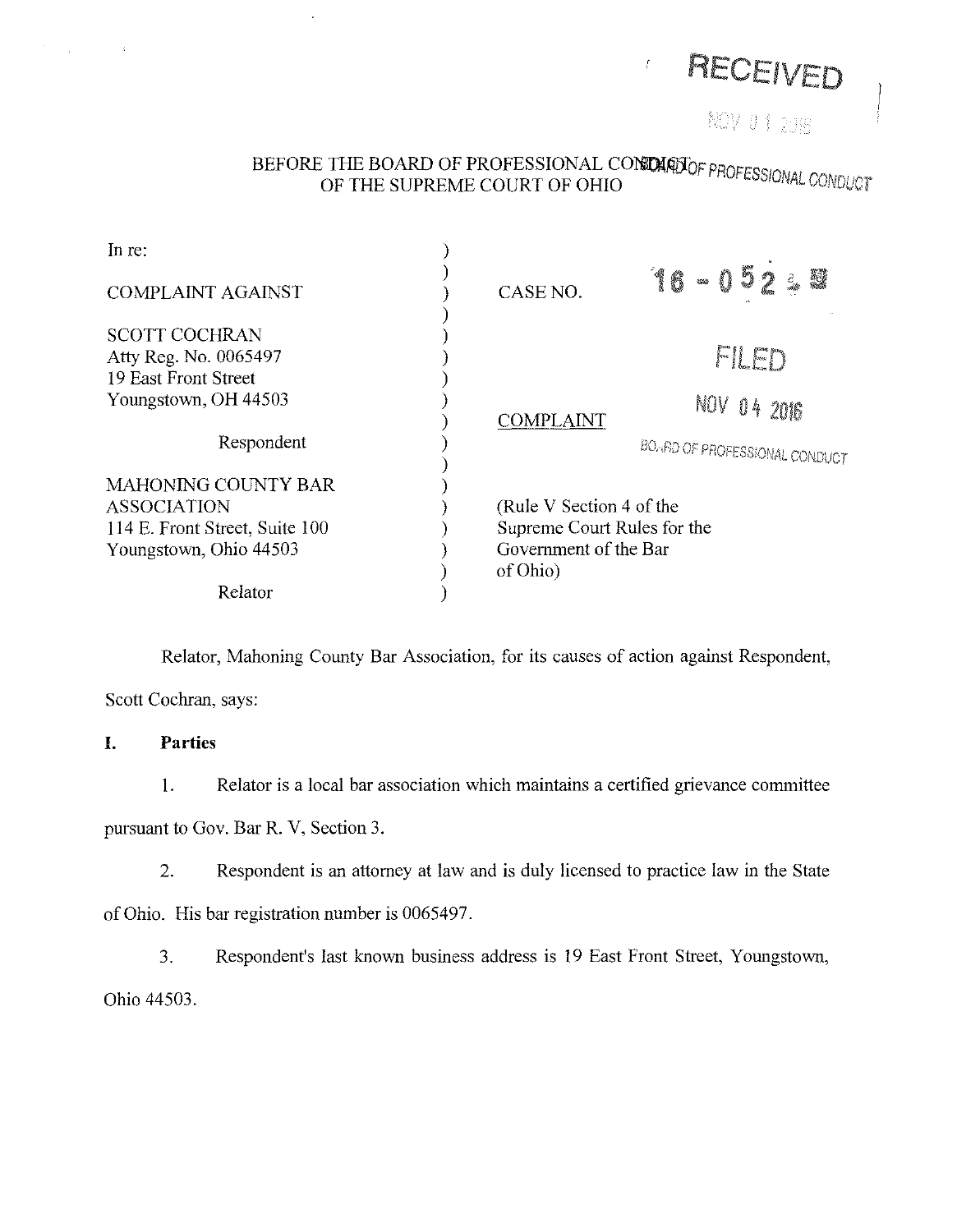# **II. Factual Background**

4. On February 25, 2014, an indictment was filed by the United States of America, through the office of the U.S. Attorney, naming Respondent in five of the six counts of the Indictment (there were two other defendants named).

5. The Respondent pied not guilty to all five counts and lengthy discovery by both parties ensued.

6. On March 12, 2015, the case against Respondent was tried to a jury before Judge Solomon Oliver, Jr. in the United States District Court, Northern District of Ohio in Cleveland.

7. After numerous witnesses testified and the parties rested, Judge Oliver declared a mistrial on March 23, 2015.

8. On April 2, 2015, Respondent filed a motion for acquittal.

9. On August 12, 2015, Judge Oliver granted in part and denied in part Respondent's motion for acquittal.

10. The court acquitted Respondent on Count III for conspiracy to obstruct justice and Count IV for obstruction of justice. Counts I, II and VI remained against Respondent.

11. On October 1, 2015, the United States indicated to Judge Oliver that it wished to retry the remaining counts in the indictment and the parties agreed that the trial would likely take three weeks. A jury trial was scheduled for November 16, 2015.

12. On October 6, 2015, a supplemental information was filed by the United States as to Respondent. The allegations set forth in the supplemental information are incorporated into this complaint as though fully rewritten herein.

2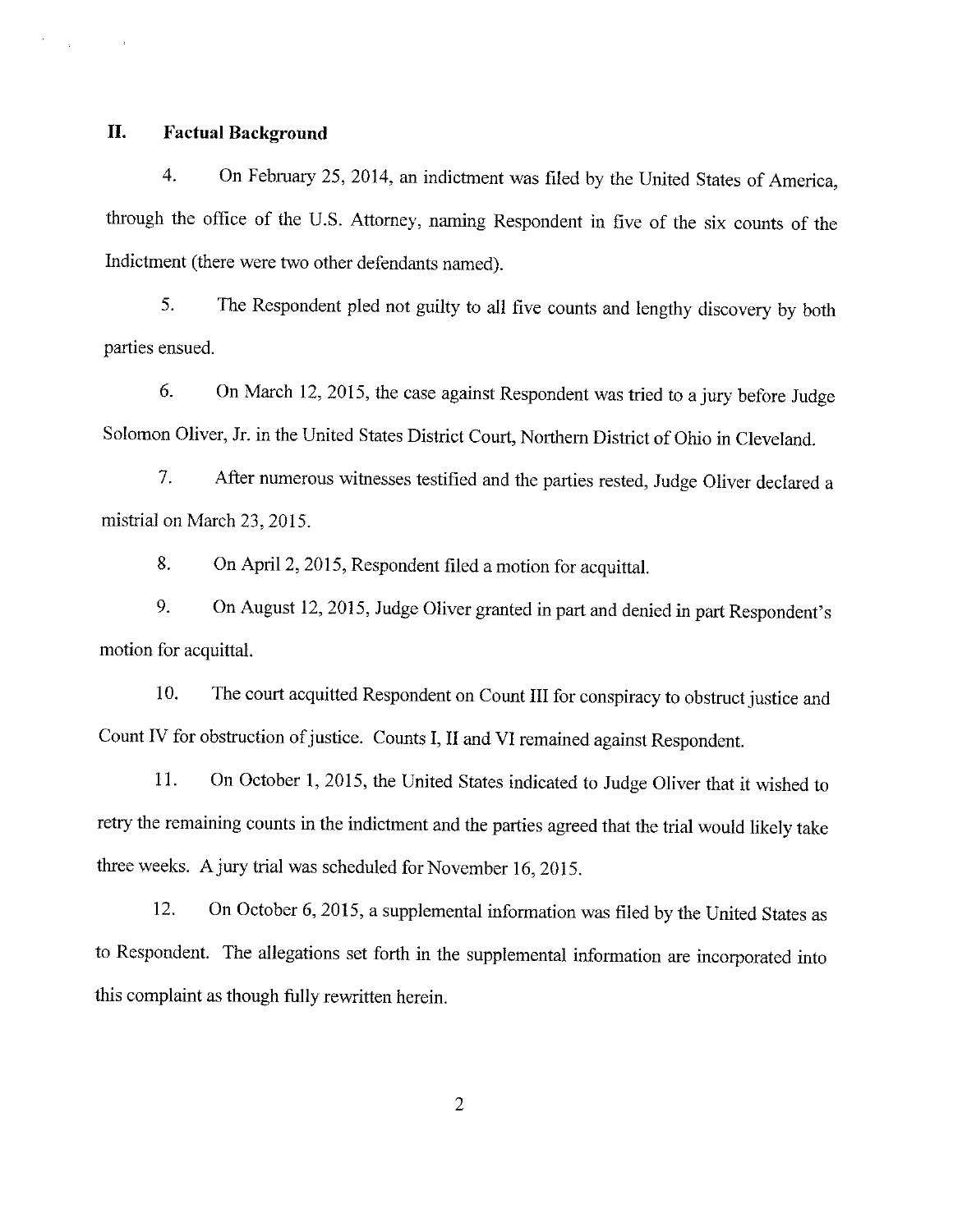13. The "supplemental information" is not an indictment because it was not returned by the grand jury. A supplemental information is used when a party has agreed to waive presentment of the case to the grand jury.

14. On October 15, 2015, an arraignment was held. Respondent entered a plea of guilty as to Count II of the supplemental information, a violation of 18 U.S.C. §401 (misbehavior in the presence of court as to obstruct the administration of justice).

15. At the arraignment, Respondent admitted that he entered into a conspiracy to injure, oppress, threaten, intimidate in the presence of the United States District Court for the Northern District of Ohio; that Respondent intended to deprive the victim of that right; and that one or more intended victims was present in any state, territory or district of the United States.

16. On January 19, 2016, a sentencing hearing was held before Judge Oliver. Counts I, II, and VI of the original Indictment were dismissed upon motion of the government.

17. Respondent was found guilty by the court.

18. Under federal law, the offense (18 U.S.C. §401(a)) is unclassified, meaning that it is neither a misdemeanor nor a felony. In an unclassified offense, the sentencing judge has discretion to treat the offense for sentencing purposes either as a misdemeanor or a felony.

19. The court treated the offense as a Class B misdemeanor (petty offense). Respondent was sentenced to probation for a period of two years and fined \$2,500.00.

#### **III. Misconduct**

 $\label{eq:1} \sum_{i=1}^n \frac{1}{n_i} \sum_{i=1}^n \frac{1}{n_i} \sum_{i=1}^n \frac{1}{n_i} \sum_{i=1}^n \frac{1}{n_i} \sum_{i=1}^n \frac{1}{n_i} \sum_{i=1}^n \frac{1}{n_i} \sum_{i=1}^n \frac{1}{n_i} \sum_{i=1}^n \frac{1}{n_i} \sum_{i=1}^n \frac{1}{n_i} \sum_{i=1}^n \frac{1}{n_i} \sum_{i=1}^n \frac{1}{n_i} \sum_{i=1}^n \frac{1}{n_i} \sum_{i=1}^n$ 

20. The conduct of the Respondent set forth above violates Rule 3.3 of the Code of Professional Conduct (Candor towards the Tribunal) which prohibits a lawyer from (I) making a false statement of fact or law to the tribunal or failing to correct a false statement of material fact

3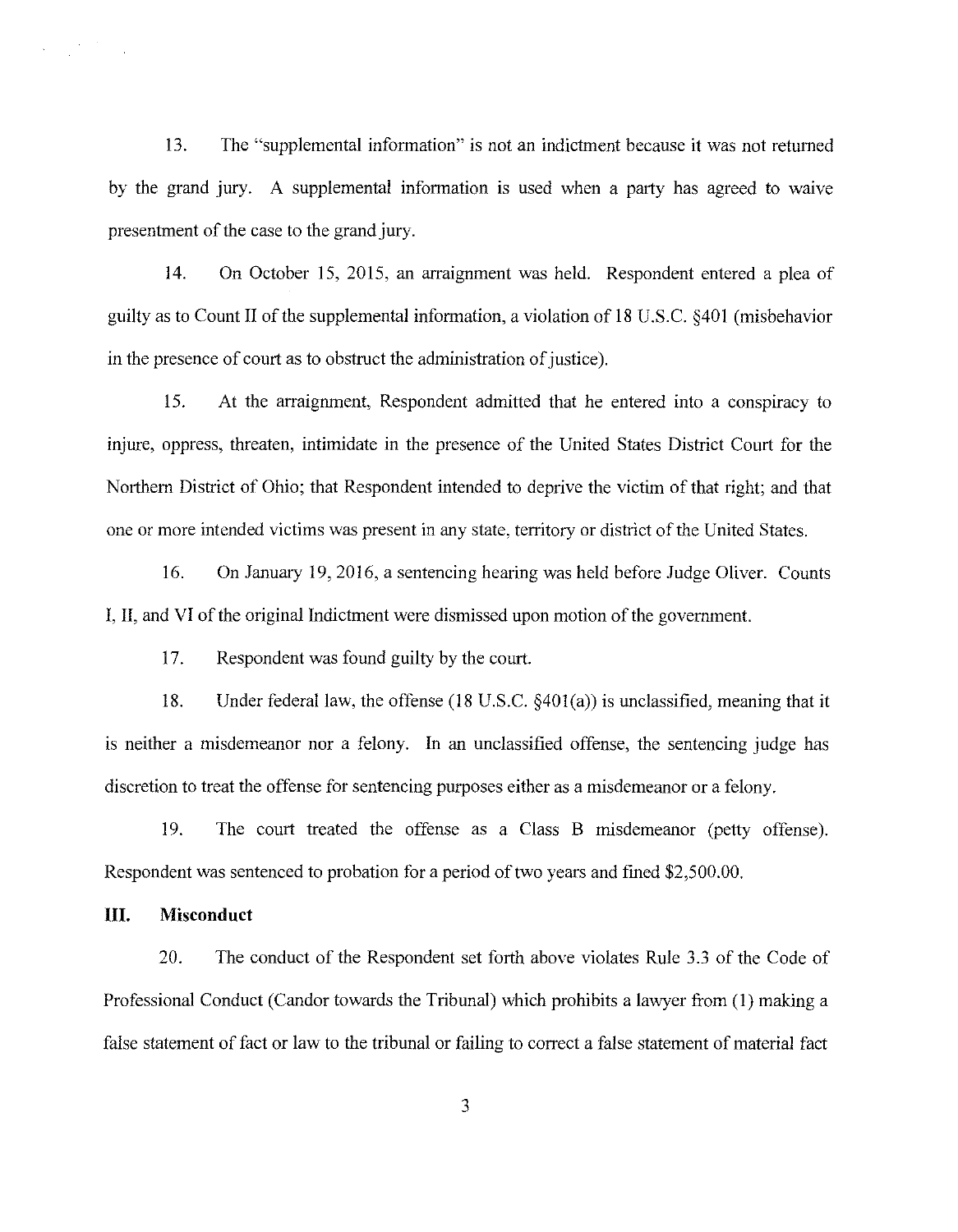or law previously made to the tribunal by the lawyer; \*\*\* (3) offering evidence that the lawyer knows to be false.

21. The conduct of the Respondent set forth above violates Rule 8.4(B) of the Code of Professional Conduct (committing an illegal act that reflects adversely on the lawyer's honesty or trustworthiness).

22. The conduct of the Respondent set forth above violates Rule 8.4(C) of the Code of Professional Conduct ( engaging in conduct involving dishonesty, fraud, deceit or misrepresentation).

23. The conduct of the Respondent set forth above violates Rule 8.4(D) of the Code of Professional Conduct (engaging in conduct that is prejudicial to the administration of justice).

WHEREFORE, pursuant to Rule V of the Rules for the Government of the Bar of Ohio, and the Code of Professional Conduct, Relator alleges that Respondent is chargeable with misconduct; therefore, Relator requests that Respondent be disciplined pursuant to Rule V of the Rules for the Government of the Bar of Ohio.

#### MAHONING COUNTY BAR ASSOCIATION

By:

DAVID C. COMSTOCK, JR.  $(0040145)$ Bar Counsel 4137 Boardman-Canfield Road, Suite 101 Canfield, Ohio 4406  $(330)$  286-3701

J. MICHAEL THOMPSON (0077478) Bar  $\mathscr{O}$ ounsel 6 Federal Plaza Central, Suite 1300 Youngstown, OH 44503 (330) 744-1148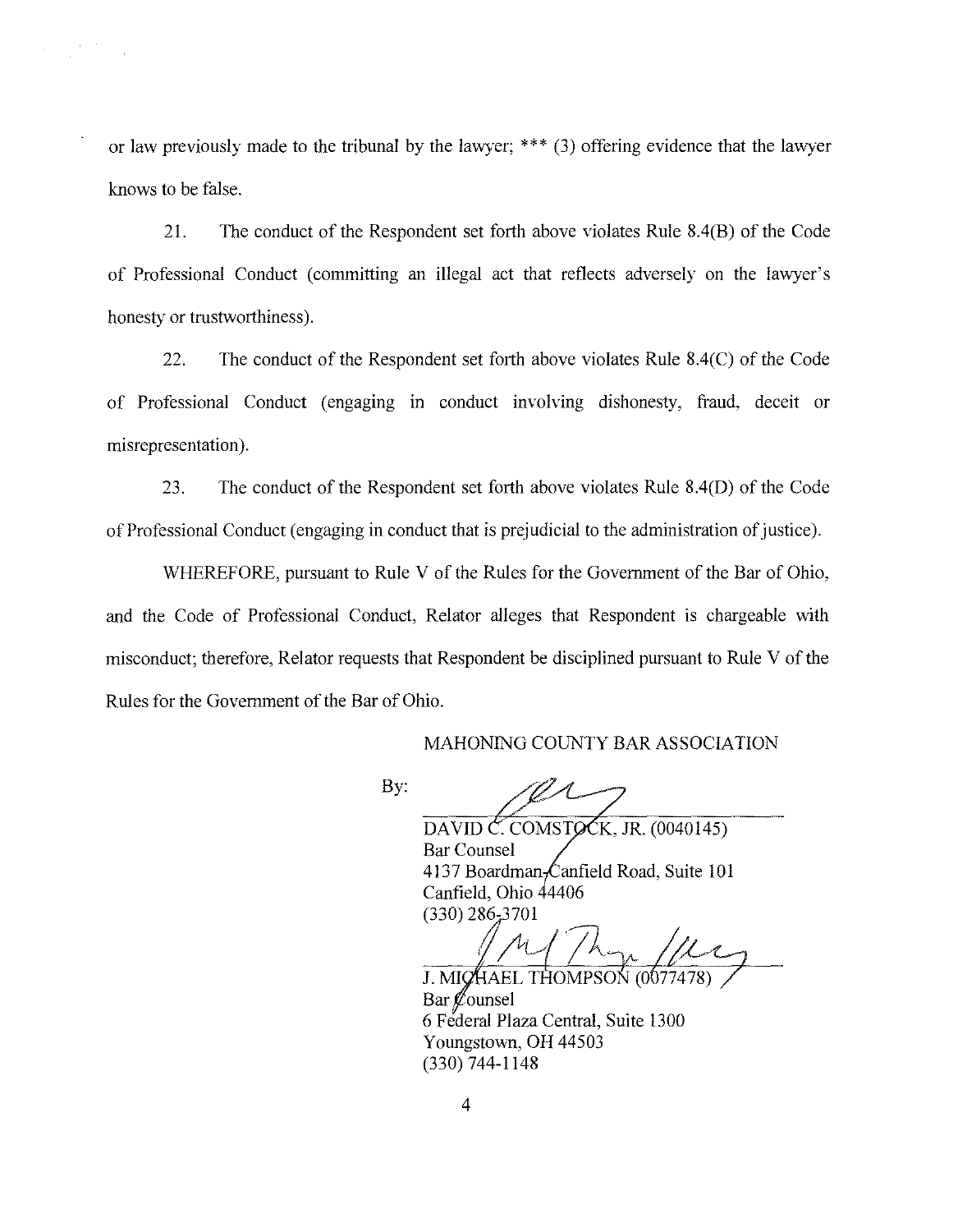## **CERTIFICATE OF SERVICE**

Pursuant to Gov. Bar R. V, Section 5, I certify that a copy of the foregoing complaint has

been mailed by U.S. regular mail on this  $\frac{8}{2}$  day of  $\frac{6}{1}$  dble  $\frac{1}{2}$  2016, to:

**Scott Cochran, Esq.**  19 East Front Street Youngstown, OH 44503

 $\sim$   $^{-1}$ 

**John B. Juhasz, Esq.**  7081 West Blvd., Suite 4 Youngstown, OH 44512

## **Office of Disciplinary Counsel**  Bicentennial Plaza One

250 Civic Center Drive, Suite 325 Columbus, Ohio 43215-5454

**The Certified Grievance Committee of the Ohio State Bar Association**  65 South Front Street, 5th Floor Columbus, Ohio 43215

## **Mahoning County Bar Association**

114 East Front Street Youngstown, Ohio 44503

# MAHONING COUNTY BAR ASSOCIATION

By  $\mathbb{C}$ DAVID C. COMSTOCK, JR. (0040145) Bar Counsel